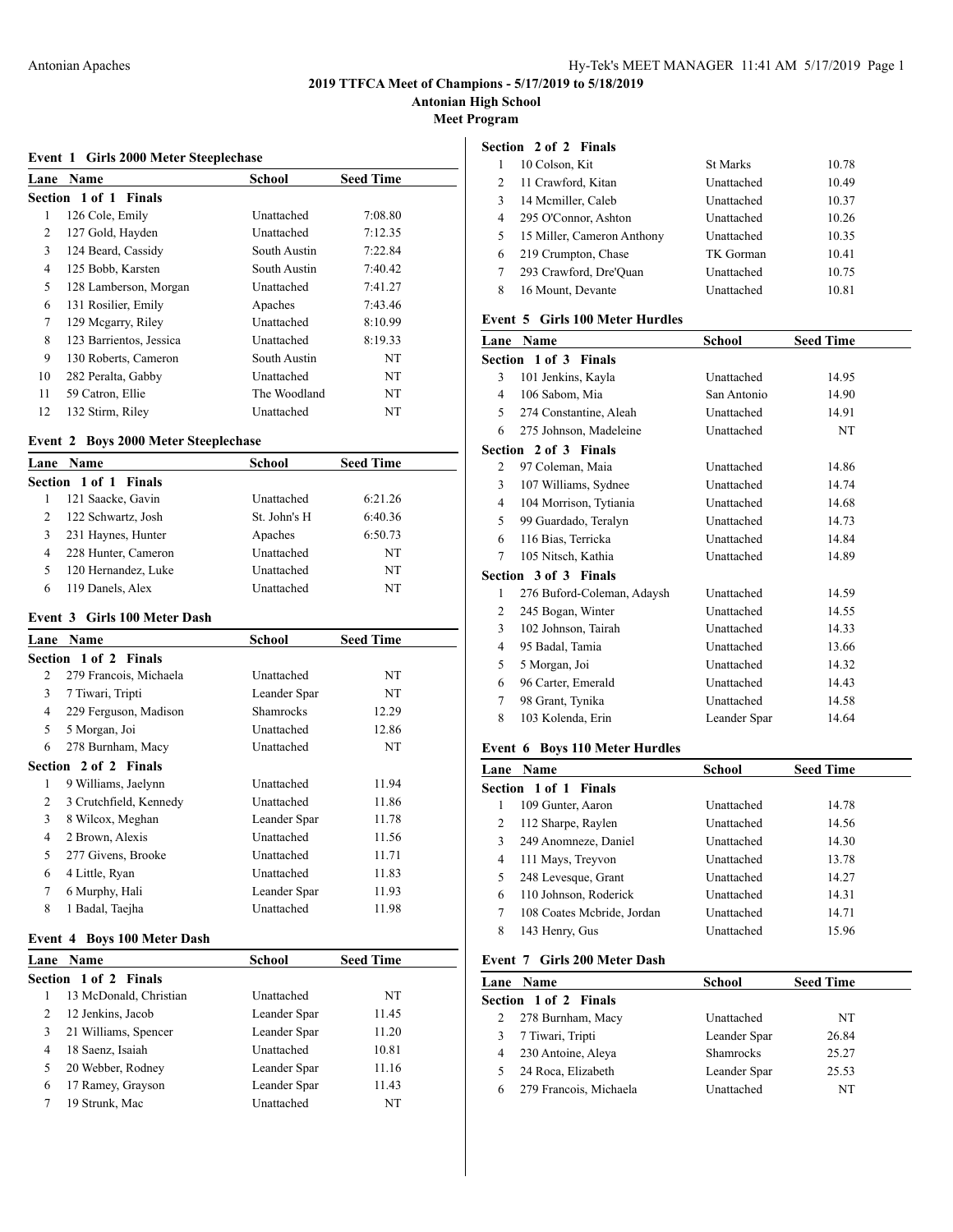**Antonian High School**

**Meet Program**

### **Section 2 of 2 Finals...(Event 7 Girls 200 Meter Dash)**

|                | 4 Little, Ryan      | Unattached   | 24.83 |
|----------------|---------------------|--------------|-------|
| 2              | 23 Robinson, Takaja | Unattached   | 24.53 |
| 3              | 1 Badal, Taejha     | Unattached   | 24.30 |
| $\overline{4}$ | 277 Givens, Brooke  | Unattached   | 23.63 |
| 5              | 2 Brown, Alexis     | Unattached   | 24.24 |
| 6              | 22 Mathis, Diamond  | Unattached   | 24.45 |
|                | 9 Williams, Jaelynn | Unattached   | 24.77 |
| 8              | 8 Wilcox, Meghan    | Leander Spar | 24.94 |

#### **Event 8 Boys 200 Meter Dash**

| Lane | Name                       | School          | <b>Seed Time</b> |
|------|----------------------------|-----------------|------------------|
|      | Section 1 of 2 Finals      |                 |                  |
| 1    | 25 Kuykendoll, Richard     | Unattached      | NT               |
| 2    | 27 Montenegro, Juan        | Unattached      | 22.94            |
| 3    | 18 Saenz, Isaiah           | Unattached      | 22.50            |
| 4    | 243 Franklin, Addison      | Unattached      | 22.16            |
| 5    | 12 Jenkins, Jacob          | Leander Spar    | 22.50            |
| 6    | 21 Williams, Spencer       | Leander Spar    | 22.56            |
| 7    | 20 Webber, Rodney          | Leander Spar    | 22.97            |
| 8    | 13 McDonald, Christian     | Unattached      | NT               |
|      | Section 2 of 2 Finals      |                 |                  |
| 1    | 16 Mount, Devante          | Unattached      | 21.93            |
| 2    | 26 McRae, Nathaniel        | Unattached      | 21.68            |
| 3    | 14 Memiller, Caleb         | Unattached      | 21.16            |
| 4    | 15 Miller, Cameron Anthony | Unattached      | 20.56            |
| 5    | 234 Harrison, Kennedy      | Unattached      | 21.03            |
| 6    | 293 Crawford, Dre'Quan     | Unattached      | 21.45            |
| 7    | 10 Colson, Kit             | <b>St Marks</b> | 21.76            |
| 8    | 19 Strunk, Mac             | Unattached      | 21.99            |

### **Event 9 Girls 300 Meter Hurdles**

| Lane | <b>Name</b>            | <b>School</b> | <b>Seed Time</b> |
|------|------------------------|---------------|------------------|
|      | Section 1 of 2 Finals  |               |                  |
| 3    | 118 Thomas, Nyla       | Unattached    | 45.68            |
| 4    | 105 Nitsch, Kathia     | Unattached    | 45.35            |
| 5    | 117 Neely, Logan       | Unattached    | 45.64            |
| 6    | 270 Thomson, Jennifer  | South Austin  | NT               |
|      | Section 2 of 2 Finals  |               |                  |
| 1    | 116 Bias, Terricka     | Unattached    | 44.93            |
| 2    | 96 Carter, Emerald     | Unattached    | 44.61            |
| 3    | 97 Coleman, Maia       | Unattached    | 43.89            |
| 4    | 95 Badal, Tamia        | Unattached    | 42.72            |
| 5    | 104 Morrison, Tytiania | Unattached    | 43.68            |
| 6    | 98 Grant, Tynika       | Unattached    | 44.48            |
| 7    | 101 Jenkins, Kayla     | Unattached    | 44.89            |

# **Event 10 Boys 300 Meter Hurdles**

|   | Lane Name                  | School              | <b>Seed Time</b> |  |
|---|----------------------------|---------------------|------------------|--|
|   | Section 1 of 1 Finals      |                     |                  |  |
|   | 253 Farmer, Kameron        | Unattached          | NT               |  |
| 2 | 115 McCray, Bryce          | Unattached          | 39.05            |  |
| 3 | 112 Sharpe, Raylen         | Unattached          | 38.38            |  |
| 4 | 110 Johnson, Roderick      | Unattached          | 38.18            |  |
| 5 | 108 Coates Mcbride, Jordan | Unattached          | 38.24            |  |
| 6 | 109 Gunter, Aaron          | Unattached          | 38.70            |  |
|   | 113 Adams, Jordan          | <b>Austin Honey</b> | NT               |  |
|   |                            |                     |                  |  |

# **Event 11 Girls 400 Meter Dash**

|   | <b>Lane Name</b>             | School       | <b>Seed Time</b> |
|---|------------------------------|--------------|------------------|
|   | <b>Section 1 of 2 Finals</b> |              |                  |
| 3 | 278 Burnham, Macy            | Unattached   | NT               |
| 4 | 29 Wilmington, Courtny       | Unattached   | 57.39            |
| 5 | 28 Thompson, Dejahnae        | Leander Spar | 1:06.73          |
| 6 | 284 Laneau, Reniya           | Unattached   | NT               |
|   | <b>Section 2 of 2 Finals</b> |              |                  |
| 2 | 1 Badal, Taejha              | Unattached   | 56.42            |
| 3 | 4 Little, Ryan               | Unattached   | 55.74            |
| 4 | 283 Goggans, Bailey          | Unattached   | 54.71            |
| 5 | 6 Murphy, Hali               | Leander Spar | 55.59            |
| 6 | 24 Roca, Elizabeth           | Leander Spar | 56.01            |
| 7 | 285 Nicholson, Danielle      | Unattached   | 56.71            |

#### **Event 12 Boys 400 Meter Dash**

| Lane           | Name                    | School      | <b>Seed Time</b> |  |
|----------------|-------------------------|-------------|------------------|--|
|                | Section 1 of 2 Finals   |             |                  |  |
| 1              | 255 Corley, Sam         | Unattached  | 50.29            |  |
| $\overline{c}$ | 31 Brock, Maliq         | Unattached  | 50.07            |  |
| 3              | 32 Corral, Christian    | Unattached  | 49.41            |  |
| 4              | 258 Williams, Collin    | Unattached  | 49.28            |  |
| 5              | 33 Kneese, Troy         | Unattached  | 49.30            |  |
| 6              | 27 Montenegro, Juan     | Unattached  | 50.06            |  |
| 7              | 246 Mitchell, Trey      | Unattached  | 50.13            |  |
| 8              | 36 Wilson, Sawyer       | The Griffin | 55.20            |  |
|                | Section 2 of 2 Finals   |             |                  |  |
| 1              | 37 Zamzow, Cutler       | Unattached  | 48.94            |  |
| 2              | 257 Miles, Jarvis       | Unattached  | 48.76            |  |
| 3              | 256 Locke, Jason        | Unattached  | 48.33            |  |
| 4              | 235 Modesto, Kevin      | Unattached  | 47.67            |  |
| 5              | 25 Kuykendoll, Richard  | Unattached  | 48.23            |  |
| 6              | 244 Merutka, Andrew     | Unattached  | 48.75            |  |
| 7              | 34 Quilantan, Eric      | Unattached  | 48.77            |  |
| 8              | 35 Rodriguez, Alejandro | Unattached  | 49.12            |  |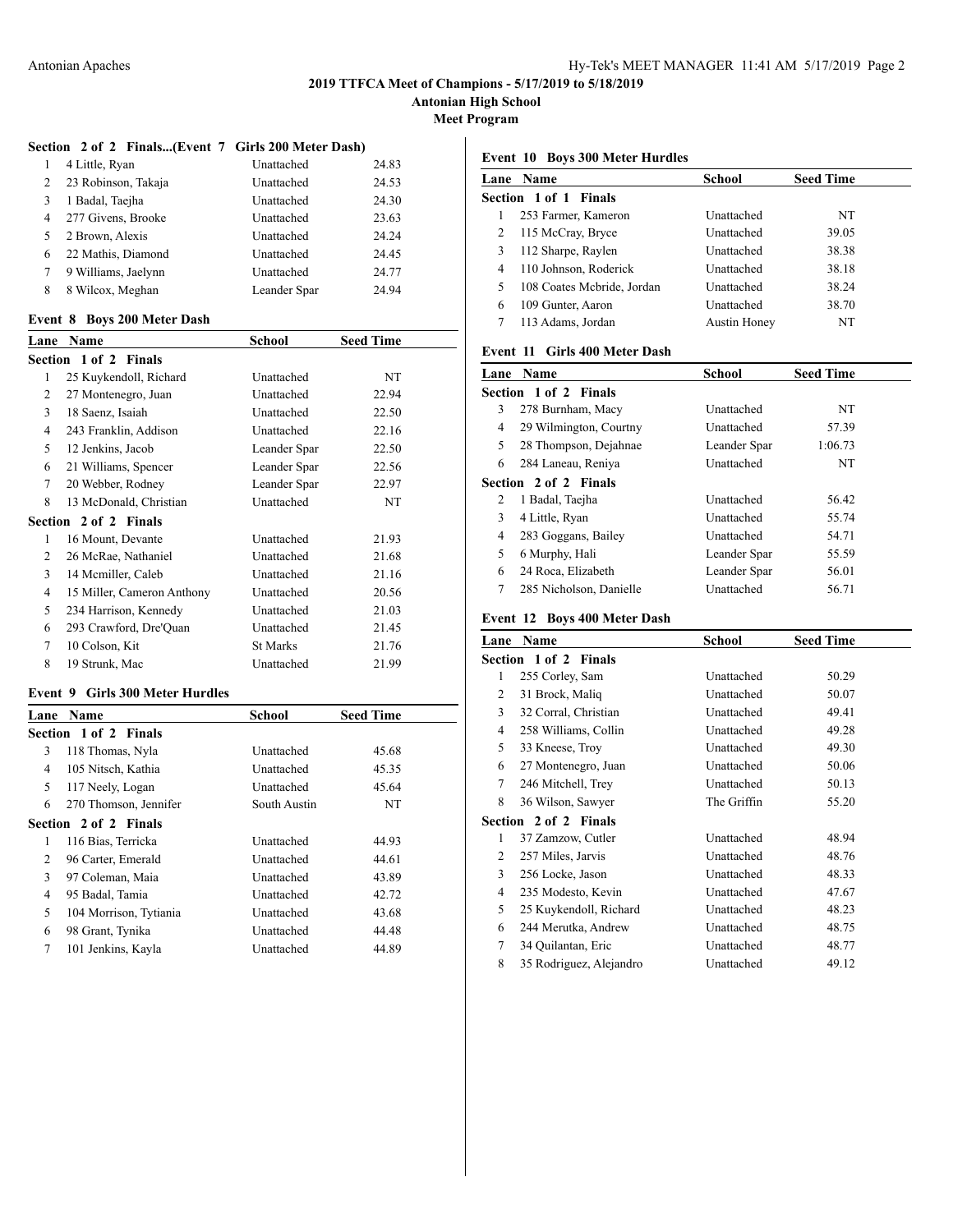# **Antonian High School**

**Meet Program**

|  |  |  |  | Event 13 Girls 800 Meter Run |  |
|--|--|--|--|------------------------------|--|
|--|--|--|--|------------------------------|--|

|      | EVEIIL 19 UIITS OUU MEIEI RUII |                     |                  |
|------|--------------------------------|---------------------|------------------|
| Lane | Name                           | School              | <b>Seed Time</b> |
|      | Section 1 of 1 Finals          |                     |                  |
| 1    | 43 Kwiatkowski, Kat            | <b>Houston Epis</b> | 2:12.17          |
| 2    | 39 Atkinson, Sophie            | Unattached          | 2:13.60          |
| 3    | 38 Agee, Marissa               | Texas Runners El    | 2:15.93          |
| 4    | 41 Colon, Morgan               | Unattached          | 2:16.09          |
| 5    | 40 Cerda, Vanessa              | Unattached          | 2:16.11          |
| 6    | 42 Johnson, Alexandra          | Unattached          | 2:16.17          |
| 7    | 48 Parker, Carson              | Unattached          | 2:16.81          |
| 8    | 29 Wilmington, Courtny         | Unattached          | 2:17.06          |
| 9    | 44 Marinchak, Marisa           | Unattached          | 2:17.54          |
| 10   | 46 Mills, Amalie               | Unattached          | 2:17.95          |
| 11   | 286 Bettencourt, Lauren        | Unattached          | 2:18.07          |
| 12   | 45 McBride, Krianne            | Leander Texa        | 2:19.08          |
| 13   | 47 Myers, Jessica              | Unattached          | 2:20.59          |
| 14   | 238 Holloman, McCarly          | Unattached          | 2:23.89          |
|      |                                |                     |                  |

### **Event 14 Boys 800 Meter Run**

|                | Lane Name              | School          | <b>Seed Time</b> |
|----------------|------------------------|-----------------|------------------|
|                | Section 1 of 1 Finals  |                 |                  |
| 1              | 258 Williams, Collin   | Unattached      | 1:53.21          |
| 2              | 49 Arroyo, Pablo       | <b>St Marks</b> | 1:53.38          |
| 3              | 260 Lowe, Dylan        | Unattached      | 1:54.66          |
| $\overline{4}$ | 53 Johnson, Pete       | Unattached      | 1:55.90          |
| 5              | 54 Majerus, Nick       | Unattached      | 1:55.93          |
| 6              | 247 Morales, Daniel    | Unattached      | 1:56.00          |
| 7              | 32 Corral, Christian   | Unattached      | 1:56.88          |
| 8              | 57 Sloan, Sam          | Unattached      | 1:57.05          |
| 9              | 52 Hutto, Brandon      | Unattached      | 1:57.12          |
| 10             | 51 Gray, Hayden        | Unattached      | 1:57.23          |
| 11             | 55 Mononen, Matias     | Unattached      | 1:57.81          |
| 12             | 50 Geta, Habtamu       | Unattached      | 1:57.88          |
| 13             | 58 Soltmann, Aaron     | Unattached      | 1:58.35          |
| 14             | 73 Arroyo, Andres      | <b>St Marks</b> | 2:00.55          |
| 15             | 259 Coronado, Cristian | Unattached      | 2:01.17          |
| 16             | 36 Wilson, Sawyer      | The Griffin     | 2:10.33          |
| 17             | 56 Priour, Ian         | Unattached      | NT               |

#### **Event 15 Girls 1600 Meter Run**

| Lane | Name                  | School       | <b>Seed Time</b> |
|------|-----------------------|--------------|------------------|
|      | Section 1 of 1 Finals |              |                  |
| 1    | 39 Atkinson, Sophie   | Unattached   | 4:53.42          |
| 2    | 281 Rahmaan, Halena   | Unattached   | 4:53.58          |
| 3    | 63 Hillyard, Ashlyn   | Unattached   | 4:55.19          |
| 4    | 61 Culbreath, London  | Unattached   | 4:56.32          |
| 5    | 67 McGrath, Riley     | Unattached   | 5:03.37          |
| 6    | 69 Morris, Gracie     | Unattached   | 5:03.85          |
| 7    | 62 Graham, Cassidy    | Unattached   | 5:05.12          |
| 8    | 45 McBride, Krianne   | Leander Texa | 5:05.50          |
| 9    | 43 Kwiatkowski, Kat   | Houston Epis | 5:05.67          |
| 10   | 71 Stuart, Breanna    | Unattached   | 5:08.74          |
| 11   | 60 Clover, Avery      | Unattached   | 5:08.95          |
| 12   | 66 McGrath, Libby     | Unattached   | 5:09.00          |
| 13   | 68 Meyer, Claire      | South Austin | 5:09.09          |
| 14   | 70 Royal, Ashlyn      | South Austin | 5:12.62          |
| 15   | 280 Albrecht, Ellie   | Unattached   | 5:15.12          |
|      |                       |              |                  |

|    | 16 72 Tugano, Ysabelle | Unattached   | 5:15.66 |
|----|------------------------|--------------|---------|
|    | 48 Parker, Carson      | Unattached   | 5:15.72 |
| 18 | 294 Scott, Sara        | Unattached   | 5:16.42 |
| 19 | 59 Catron, Ellie       | The Woodland | 5:16.78 |
| 20 | 65 Keller, Kaycee      | Unattached   | 5:19.35 |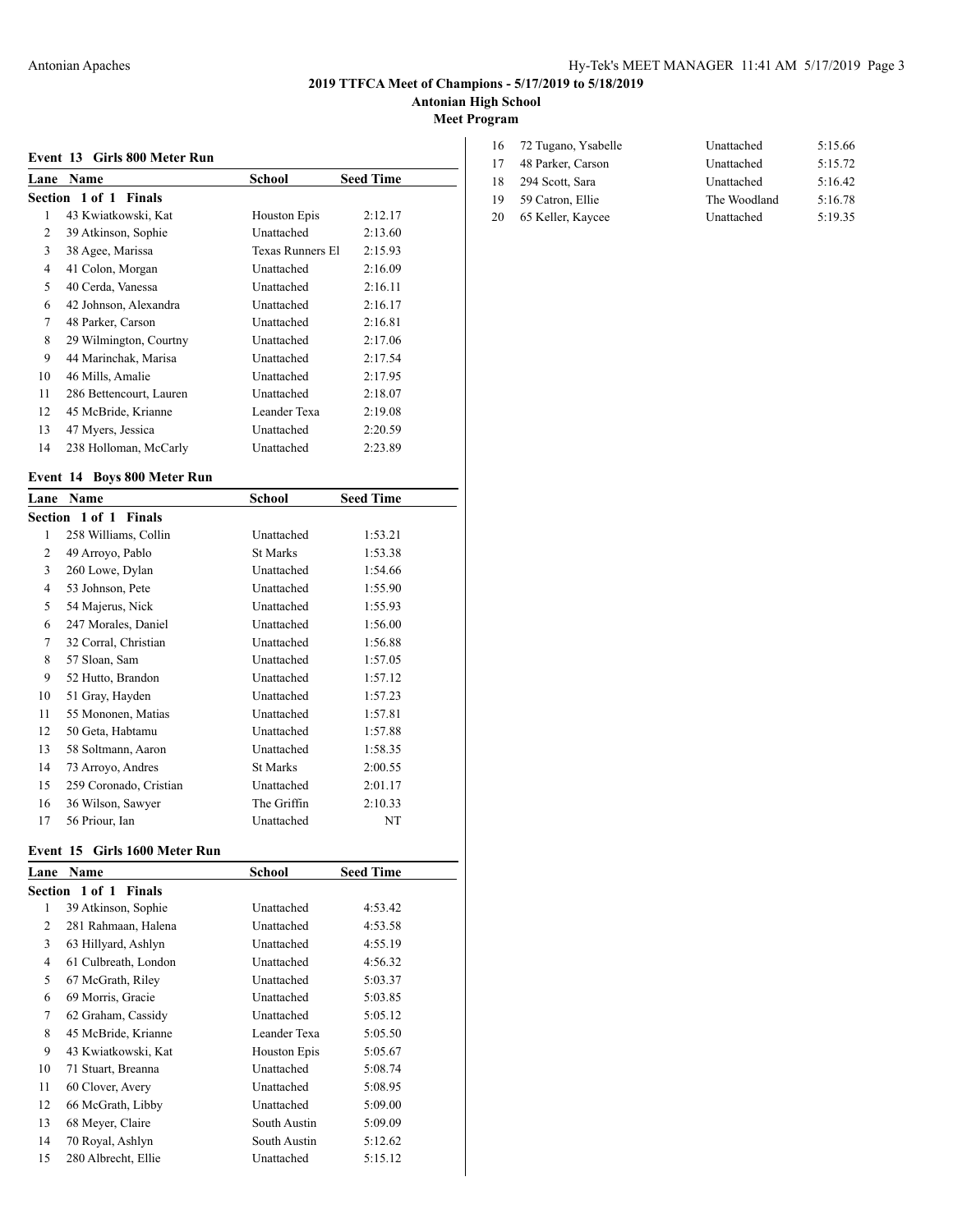**Antonian High School**

**Meet Program**

### **Event 16 Boys 1600 Meter Run**

| Lane           | Name                        | School           | <b>Seed Time</b> |
|----------------|-----------------------------|------------------|------------------|
| Section        | $1$ of $2$<br><b>Finals</b> |                  |                  |
| $\mathbf{1}$   | 75 Curry IV, Kevin          | Unattached       | 4:26.14          |
| 2              | 251 Gilley, Brett           | Unattached       | 4:26.30          |
| 3              | 252 Bhattacharyya, Rith     | Unattached       | 4:26.40          |
| $\overline{4}$ | 83 Rodriguez, Albino        | Unattached       | 4:26.96          |
| 5              | 240 Rojas-Bentanzos, Ruben  | Unattached       | 4:27.00          |
| 6              | 58 Soltmann, Aaron          | Unattached       | 4:27.08          |
| 7              | 250 Sequeira, Dylan         | Unattached       | 4:27.13          |
| 8              | 73 Arroyo, Andres           | <b>St Marks</b>  | 4:27.33          |
| 9              | 74 Barlow, Kalen            | Unattached       | 4:27.68          |
| 10             | 50 Geta, Habtamu            | Unattached       | 4:28.21          |
| 11             | 85 Tumale, Jaden            | Unattached       | 4:28.39          |
| 12             | 88 Zapata, Nathaniel        | San Antonio      | 4:28.40          |
| 13             | 82 Puckett, James           | Unattached       | 4:29.20          |
| 14             | 80 Medrano, Dominik         | Unattached       | 4:31.19          |
| 15             | 86 Vidourek, Payten         | Unattached       | 4:31.36          |
| 16             | 223 Warrick, Max            | Unattached       | 4:33.90          |
| 17             | 81 Mitchell, Jace           | Midland Chri     | 4:34.68          |
| Section        | 2 of 2 Finals               |                  |                  |
| $\mathbf{1}$   | 53 Johnson, Pete            | Unattached       | 4:13.50          |
| 2              | 79 Lambert, Luke            | Unattached       | 4:20.15          |
| 3              | 54 Majerus, Nick            | Unattached       | 4:20.80          |
| $\overline{4}$ | 241 Avila-Martinez, Abraham | Born to Run Trac | 4:21.58          |
| 5              | 76 Duffy, Justin            | Unattached       | 4:21.60          |
| 6              | 84 Slater, Carson           | Unattached       | 4:21.93          |
| $\tau$         | 77 Garner, Mason            | Unattached       | 4:22.76          |
| 8              | 227 Serrato, David          | Unattached       | 4:22.80          |
| 9              | 233 Jones, Parker           | Unattached       | 4:23.17          |
| 10             | 87 Wilfong, Foster          | Unattached       | 4:23.32          |
| 11             | 51 Gray, Hayden             | Unattached       | 4:23.71          |
| 12             | 78 Jackson, William         | Unattached       | 4:24.45          |
| 13             | 49 Arroyo, Pablo            | <b>St Marks</b>  | 4:25.70          |

#### **Event 17 Girls 3200 Meter Run**

| Lane | <b>Name</b>                     | <b>School</b>       | <b>Seed Time</b> |  |
|------|---------------------------------|---------------------|------------------|--|
|      | Section 1 of 1<br><b>Finals</b> |                     |                  |  |
| 1    | 63 Hillyard, Ashlyn             | Unattached          | 10:28.35         |  |
| 2    | 60 Clover, Avery                | Unattached          | 10:47.47         |  |
| 3    | 62 Graham, Cassidy              | Unattached          | 10:55.57         |  |
| 4    | 71 Stuart, Breanna              | Unattached          | 10:57.96         |  |
| 5    | 66 McGrath, Libby               | Unattached          | 11:03.00         |  |
| 6    | 45 McBride, Krianne             | Leander Texa        | 11:04.09         |  |
| 7    | 93 Kohout, Grace                | Unattached          | 11:06.72         |  |
| 8    | 43 Kwiatkowski, Kat             | <b>Houston Epis</b> | 11:09.12         |  |
| 9    | 94 Titus, Lauren                | Unattached          | 11:27.99         |  |
|      |                                 |                     |                  |  |

### **Event 18 Boys 3200 Meter Run**

| Lane | <b>Name</b>                 | School           | <b>Seed Time</b> |
|------|-----------------------------|------------------|------------------|
|      | Section 1 of 1 Finals       |                  |                  |
| 1    | 241 Avila-Martinez, Abraham | Born to Run Trac | 9:17.83          |
| 2    | 89 Bennett, Elijah          | Unattached       | 9:23.08          |
| 3    | 254 Baeza, Julian           | Unattached       | 9:26.63          |
| 4    | 50 Geta, Habtamu            | Unattached       | 9:28.80          |
| 5    | 77 Garner, Mason            | Unattached       | 9:28.87          |
| 6    | 90 Caswell, Evan            | Unattached       | 9:33.46          |
| 7    | 228 Hunter, Cameron         | Unattached       | 9:33.54          |
| 8    | 49 Arroyo, Pablo            | <b>St Marks</b>  | 9:39.58          |
| 9    | 87 Wilfong, Foster          | Unattached       | 9:39.96          |
| 10   | 91 Frick, Gavin             | Unattached       | 9:40.94          |
| 11   | 92 Kendrick, Andrew         | Unattached       | 9:47.15          |
| 12   | 73 Arroyo, Andres           | <b>St Marks</b>  | 9:50.00          |

### **Event 19 Girls Discus Throw**

| Pos            | Name                        | School              | <b>Seed Mark</b> |
|----------------|-----------------------------|---------------------|------------------|
|                | Flight 1 of 2 Finals        |                     |                  |
| 1              | 191 Estrada, Mary           | Unattached          | 96-02.50         |
| 2              | 239 Culbertson, Bre'anna    | Unattached          | 118-06           |
| 3              | 182 Sahagun, Angelina       | Unattached          | 119-02           |
| $\overline{4}$ | 192 Middleton, Hannah       | Unattached          | 126-02           |
| 5              | 189 Bazile, Bryana          | <b>Houston Epis</b> | 126-05           |
| 6              | 181 Kyiraka Osafo-mens, Obi | Fort Worth N        | 130-03           |
| 7              | 193 Sagebiel, Landri        | Unattached          | 135-09           |
|                | Flight 2 of 2 Finals        |                     |                  |
| 1              | 226 Barnes, Kenya           | Unattached          | 136-00           |
| 2              | 183 Thompson, Baylee        | Unattached          | 138-06           |
| 3              | 289 Fey, Morgan             | Unattached          | 142-10           |
| 4              | 287 Shanklin, Zoe           | Unattached          | 143-05           |
| 5              | 288 Starika, Kendall        | Unattached          | 146-10           |
| 6              | 188 Tatum, Jamie            | <b>Houston Epis</b> | 147-00           |
| 7              | 290 Coble, Keegan           | Unattached          | 157-03           |
| 8              | 190 Burleson, Zoe           | Unattached          | 160-00           |

### **Event 20 Boys Discus Throw**

| Pos | Name                   | School        | <b>Seed Mark</b> |
|-----|------------------------|---------------|------------------|
|     | Flight 1 of 2 Finals   |               |                  |
| 1   | 194 Abucejo, Aiden     | Leander Spar  | 106-00           |
| 2   | 196 Cummings, Lucas    | Leander Spar  | 125-00           |
| 3   | 198 Eppele, Jacob      | Leander Spar  | 130-00           |
| 4   | 236 Fowler, Garrett    | Unattached    | 142-00           |
| 5   | 197 Davis, Cristion    | Leander Spar  | 143-00           |
| 6   | 204 Sanders, Ethan     | Unattached    | 143-11.50        |
| 7   | 195 Carter, Elijah Eli | Houston St.   | 152-05           |
| 8   | 242 Hohne, Joseph      | Boerne Geneva | 158-00           |
| 9   | 207 Bogues, Michael    | Unattached    | 160-00.50        |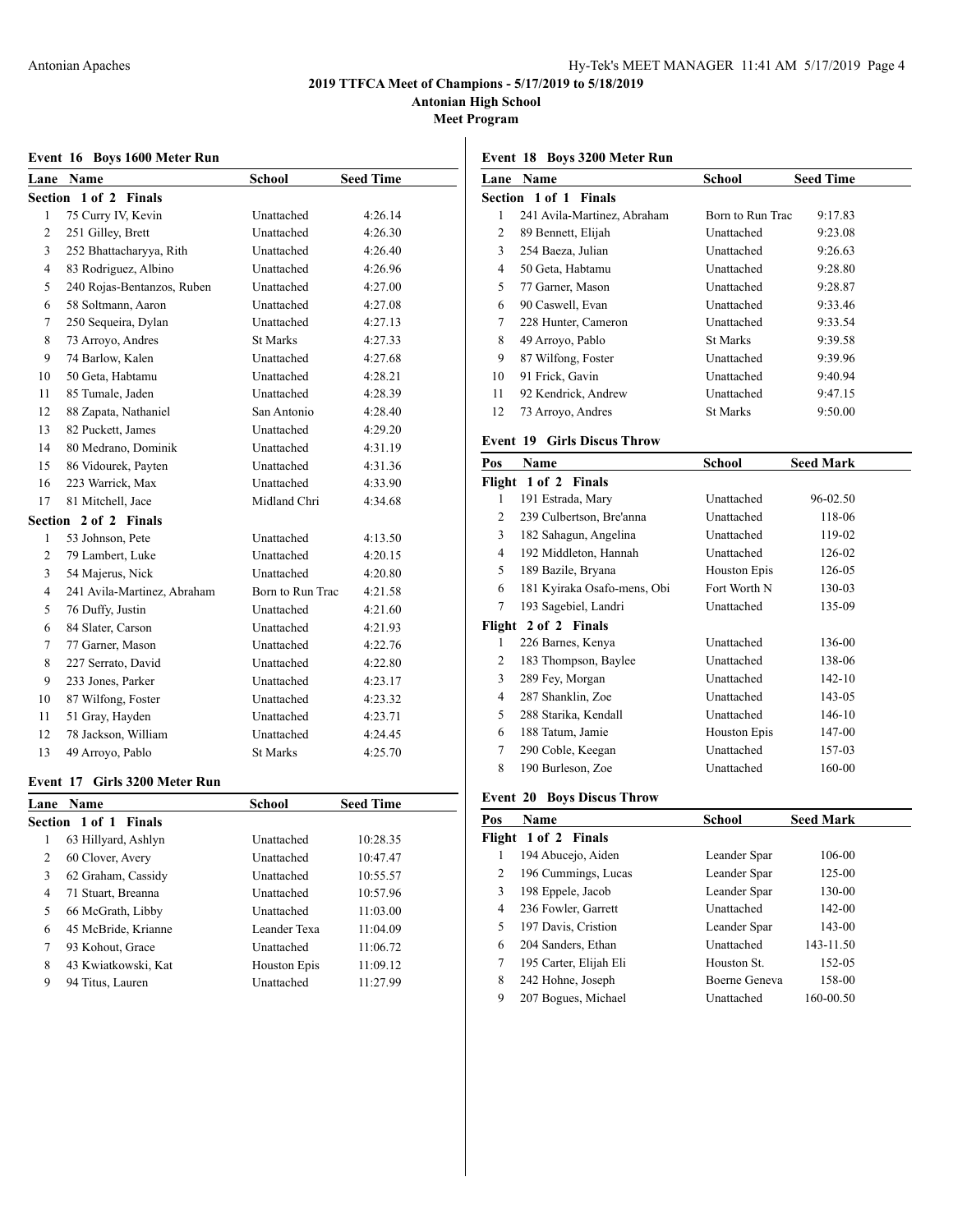**Antonian High School**

**Meet Program**

### **Flight 2 of 2 Finals**

| 1  | 210 Mwamukonda, Lusekelo | Apaches    | 160-05 |  |
|----|--------------------------|------------|--------|--|
| 2  | 212 Vernor, Dane         | Unattached | 161-03 |  |
| 3  | 199 Estrada, John        | Unattached | 168-07 |  |
| 4  | 200 Hodgest, Brayden     | Unattached | 169-06 |  |
| 5  | 203 Rainey, James        | Unattached | 171-11 |  |
| 6  | 213 Zolezzi, Pablo       | Unattached | 173-07 |  |
| 7  | 211 Over, Zach           | Unattached | 175-01 |  |
| 8  | 209 Mechler, Jacob       | Unattached | 181-06 |  |
| 9  | 201 Noles, Tyler         | Unattached | 183-01 |  |
| 10 | 292 Rodriguez, Oscar     | Unattached | 189-00 |  |

### **Event 21 Girls High Jump**

| Pos | <b>Name</b>           | <b>School</b> | <b>Seed Mark</b> |  |  |
|-----|-----------------------|---------------|------------------|--|--|
|     | Flight 1 of 1 Finals  |               |                  |  |  |
|     | 133 Hendrix, Kyrah    | Unattached    | 5-06.00          |  |  |
| 2   | 291 King, Jai'lin     | Unattached    | 5-06.00          |  |  |
|     | 221 Hemminger, Brandi | Unattached    | 5-06.00          |  |  |
| 4   | 134 Kelly, Hannah     | Unattached    | 5-06.50          |  |  |

### **Event 22 Boys High Jump**

| Pos | <b>Name</b>           | School       | <b>Seed Mark</b> |  |
|-----|-----------------------|--------------|------------------|--|
|     | Flight 1 of 1 Finals  |              |                  |  |
| 1   | 142 Gilliam, Jeremiah | Unattached   | NH               |  |
| 2   | 255 Corley, Sam       | Unattached   | $6 - 02.00$      |  |
| 3   | 143 Henry, Gus        | Unattached   | $6-04.00$        |  |
| 4   | 137 Malbrough, Caleb  | Unattached   | $6-04.00$        |  |
| 5   | 144 Klepper, Carter   | Waco Vanguar | $6-04.00$        |  |
| 6   | 140 Fairchild, Grant  | Unattached   | $6 - 05.00$      |  |
| 7   | 261 O'Riley, Kason    | Unattached   | $6 - 08.00$      |  |
| 8   | 141 Garren, Tristan   | Unattached   | $6 - 08.00$      |  |
| 9   | 232 Foreman, Riley    | Unattached   | $6 - 08.00$      |  |
| 10  | 139 Bigner, Spencer   | Unattached   | $6 - 09.00$      |  |
|     |                       |              |                  |  |

### **Event 23 Girls Javelin Throw**

| Pos | <b>Name</b>          | School       | <b>Seed Mark</b> |  |
|-----|----------------------|--------------|------------------|--|
|     | Flight 1 of 1 Finals |              |                  |  |
|     | 187 Jones, Macy      | Unattached   | ND               |  |
| 2   | 184 Adrian, Kenzie   | Unattached   | ND               |  |
| 3   | 218 Lark, Natalie    | Unattached   | 88-08            |  |
| 4   | 188 Tatum, Jamie     | Houston Epis | 95-05            |  |
| 5   | 186 Elizondo, Alexa  | Unattached   | 97-06            |  |
| 6   | 185 Day, Jessica     | South Austin | 109-08           |  |

### **Event 24 Boys Javelin Throw**

| Pos    | Name                     | <b>School</b> | <b>Seed Mark</b> |
|--------|--------------------------|---------------|------------------|
| Flight | 1 of 1 Finals            |               |                  |
| 1      | 208 Canchola, Izac       | Unattached    | ND               |
| 2      | 143 Henry, Gus           | Unattached    | ND               |
| 3      | 156 Johnson, Fredrick    | Unattached    | ND               |
| 4      | 205 Armstrong, Trajan    | Unattached    | ND               |
| 5      | 194 Abucejo, Aiden       | Leander Spar  | 100-00           |
| 6      | 197 Davis, Cristion      | Leander Spar  | 100-00           |
| 7      | 198 Eppele, Jacob        | Leander Spar  | 100-00           |
| 8      | 255 Corley, Sam          | Unattached    | $100 - 10$       |
| 9      | 174 Jumes, Collin        | Unattached    | 114-03.50        |
| 10     | 225 Stoicoviciu, Julian  | Unattached    | 133-00           |
| 11     | 206 Benitez, Isaac       | Unattached    | 133-01           |
| 12     | 196 Cummings, Lucas      | Leander Spar  | 145-00           |
| 13     | 207 Bogues, Michael      | Unattached    | 163-02           |
|        | Fvant 25 Cirls Long Jumn |               |                  |

### **Event 25 Girls Long Jump**

| Pos | <b>Name</b>           | School       | <b>Seed Mark</b> |
|-----|-----------------------|--------------|------------------|
|     | Flight 1 of 1 Finals  |              |                  |
| 1   | 214 Floerke, Riley    | Unattached   | ND               |
| 2   | 7 Tiwari, Tripti      | Leander Spar | 17-04.00         |
| 3   | 147 Evans, Addison    | Unattached   | 18-00.00         |
| 4   | 102 Johnson, Tairah   | Unattached   | 18-01.25         |
| 5   | 146 Brand, Brianna    | Unattached   | 18-04.00         |
| 6   | 148 Hutchins, Kayla   | Unattached   | 18-05.50         |
| 7   | 99 Guardado, Teralyn  | Unattached   | 18-06.00         |
| 8   | 145 Adams, Kennedy    | Team Ouest   | 18-06.00         |
| 9   | 215 Thomas, Gabrielle | Unattached   | 18-06.00         |
| 10  | 291 King, Jai'lin     | Unattached   | 18-09.50         |
| 11  | 2 Brown, Alexis       | Unattached   | 19-07.00         |
|     |                       |              |                  |

### **Event 26 Boys Long Jump**

| Pos | <b>Name</b>             | School       | <b>Seed Mark</b> |
|-----|-------------------------|--------------|------------------|
|     | Flight 1 of 2 Finals    |              |                  |
| 1   | 21 Williams, Spencer    | Leander Spar | ND               |
| 2   | 157 King, Jake          | The Griffin  | 19-03.75         |
| 3   | 12 Jenkins, Jacob       | Leander Spar | 19-08.75         |
| 4   | 17 Ramey, Grayson       | Leander Spar | 19-09.00         |
| 5   | 143 Henry, Gus          | Unattached   | 21-03.00         |
| 6   | 140 Fairchild, Grant    | Unattached   | 21-03.50         |
| 7   | 262 Murombe, Dion       | Unattached   | 21-11.25         |
| 8   | 136 Huggins, Dane       | San Antonio  | 22-00.00         |
|     | Flight 2 of 2 Finals    |              |                  |
| 1   | 159 Washington, Solomon | Unattached   | 22-01.50         |
| 2   | 137 Malbrough, Caleb    | Unattached   | 22-05.00         |
| 3   | 158 Koach, Evan         | Unattached   | 22-06.00         |
| 4   | 156 Johnson, Fredrick   | Unattached   | 22-07.00         |
| 5   | 155 Eggleston, Greg     | Unattached   | 22-09.00         |
| 6   | 154 Dixon, Trey         | Unattached   | 23-01.25         |
| 7   | 255 Corley, Sam         | Unattached   | 23-05.50         |
| 8   | 263 Vail, Will          | Unattached   | 23-06.50         |